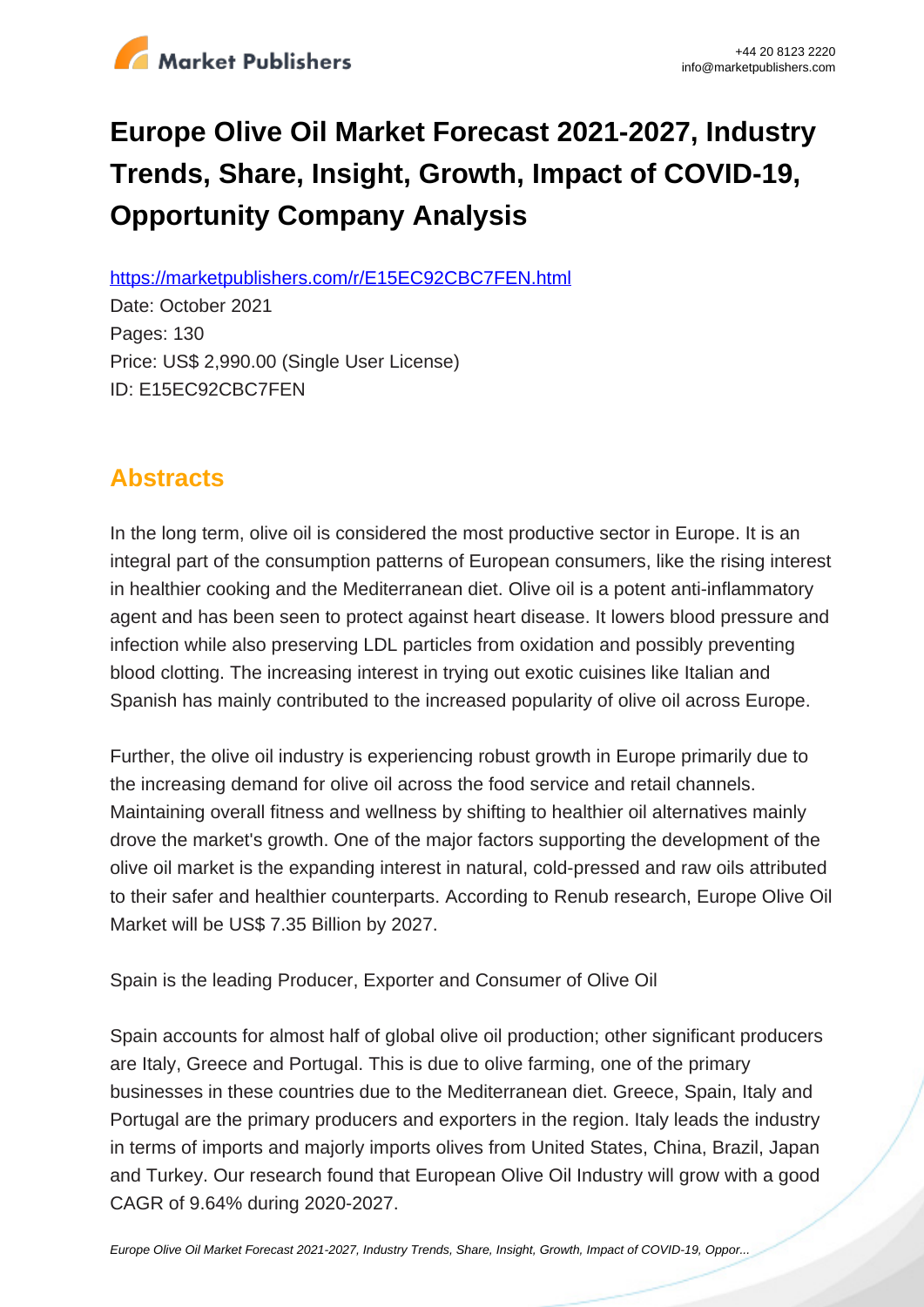

Virgin Olive Oils are anticipated for strong Performance in Forecast Period

Virgin olive oils were the largest consumed oil in 2019, owing to their increasing popularity among customers attributed to the growing awareness regarding their health advantages in Europe. Omega-3 and oleic acid in virgin oil help prevent lifestyle-related disorders such as obesity and cardiovascular diseases. The extra virgin oil is projected to exhibit substantial growth in Europe due to its rising utilization in Pharmaceuticals, the cosmetics industry and cooking. Besides, European households use extra virgin oil for cooking; it is widely used in personal care products like skincare for various purposes such as massages, sports injuries, and to reduce muscle fatigue, among others. As per this research report, Europe Olive Oil Market Size was US\$ 3.86 Billion in 2020.

Growing Use of Olive Oil in European Retail and Foodservice Sector Propels Market Growth

Besides, the growing awareness regarding the role of olive oil in keeping good health has remarkably raised the demand for various types of olive oil in European retail channels. On the other side, retail has remained one of the most dynamically developing realms that enable olive oil market players to regularly be on their toes to discern their target customers and maintain a customized approach.

In addition, the foodservice sector in Europe used olive oil for salad dressing and preparing cold foods. Olive oil is widely utilized for the manufacturing of various food products, essentially healthy snacks. The growing demand for healthy snacks among users has necessitated manufacturers to incorporate nutrient-rich ingredients such as olive fruit oil to improve the value of the final product.

Impact of COVID-19 Pandemic on Europe Olive Oil Industry

The demand and sale of olive oil have observed a sudden slump because of the outbreak of the COVID-19 pandemic. Nationwide lockdown in several countries has resulted in the disruption of trade activities, which has slowed the growth of this industry. However, now with the improved situation the market of Europe Olive Oil is expected to revive in years to come.

Key Players in the European Olive Oil Industry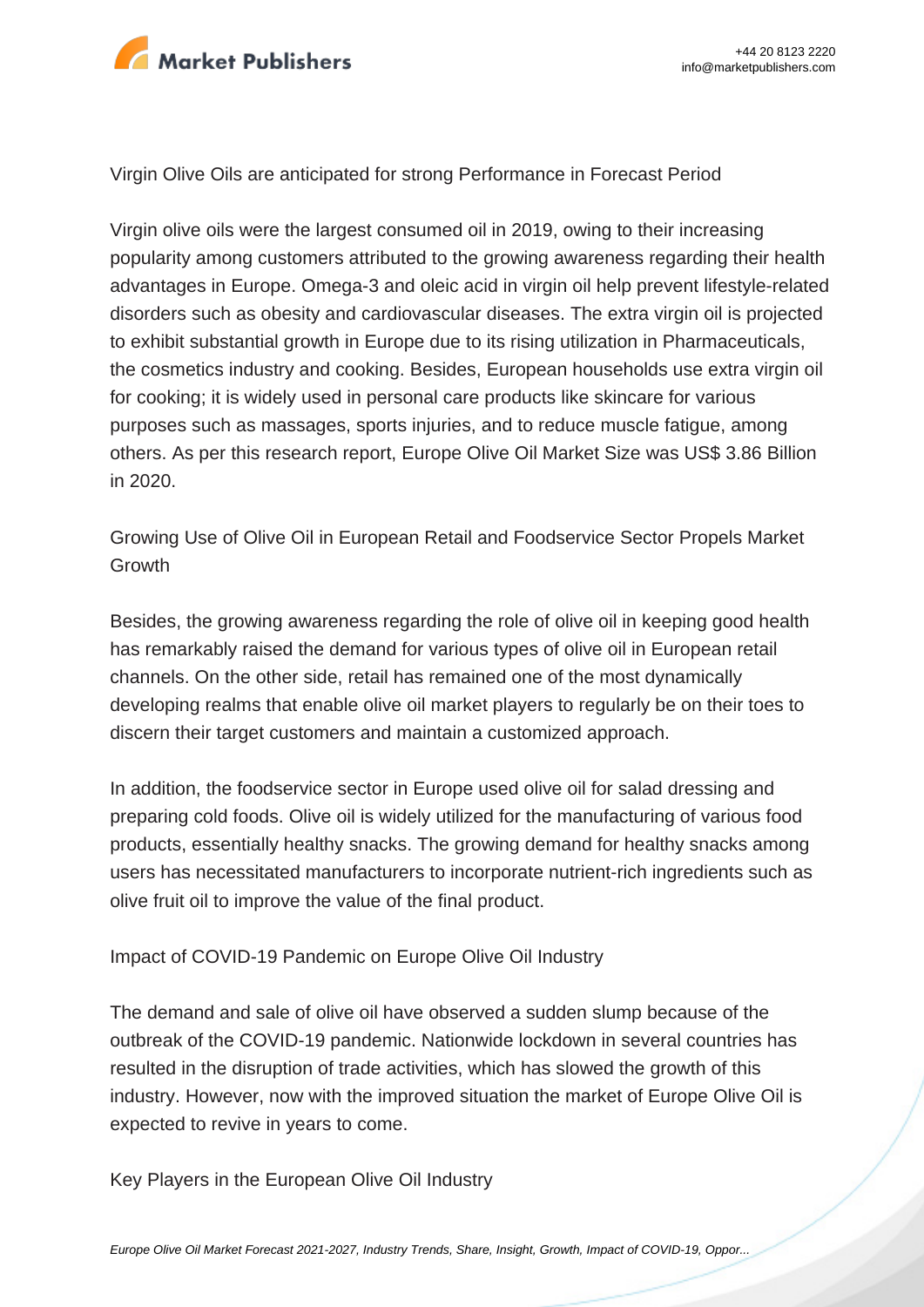

Some of the market's key players include Deoleo, S.A, Del Monte Foods, Unilever Group, Semapa, Bunge Limited, which continuously research. Players in the Olive Oil Market adopt many essential strategies. For instance, in 2020, Deoleo, the world's leading olive oil producer with brands such as Bertolli extra virgin olive oil, leads in biodiversity.

Renub Research latest Report "Europe Olive Oil Market By Volume analysis (Production (Spain , Italy, Greece, Portugal, Others) Consumption , Import, Export) By Type (Extra Virgin Oil, Virgin Oil, Other (Lampante, Pomace, etc) By Industry (Pharmaceuticals, Cosmetics, Cooking, Others) By End-User (Food Service, Food Processing, Retail) By Company Analysis (Deoleo, S.A, Del Monte Foods, Unilever Group, Semapa, Bunge Limited)" studies the European Olive Oil Industry.

Europe Olive Oil Volume Analysis

- 1. Production
- 2. Consumption
- 3. Import
- 4. Export

Country – Olive Oil Production Volume

- 1. Spain
- 2. Italy
- 3. Greece
- 4. Portugal
- 5. Others

Type – Global Olive Oil Market breakup from 3 viewpoints

- 1. Extra Virgin Oil
- 2. Virgin Oil
- 3. Other (Lampante, Pomace, etc)

Industry - Global Olive Oil Market breakup from 4 viewpoints

- 1. Pharmaceuticals
- 2. Cosmetics
- 3. Cooking

[Europe Olive Oil Market Forecast 2021-2027, Industry Trends, Share, Insight, Growth, Impact of COVID-19, Oppor...](https://marketpublishers.com/report/other_food_products/europe-olive-oil-market-forecast-2021-2027-industry-trends-share-insight-growth-impact-of-covid-19-opportunity-company-analysis.html)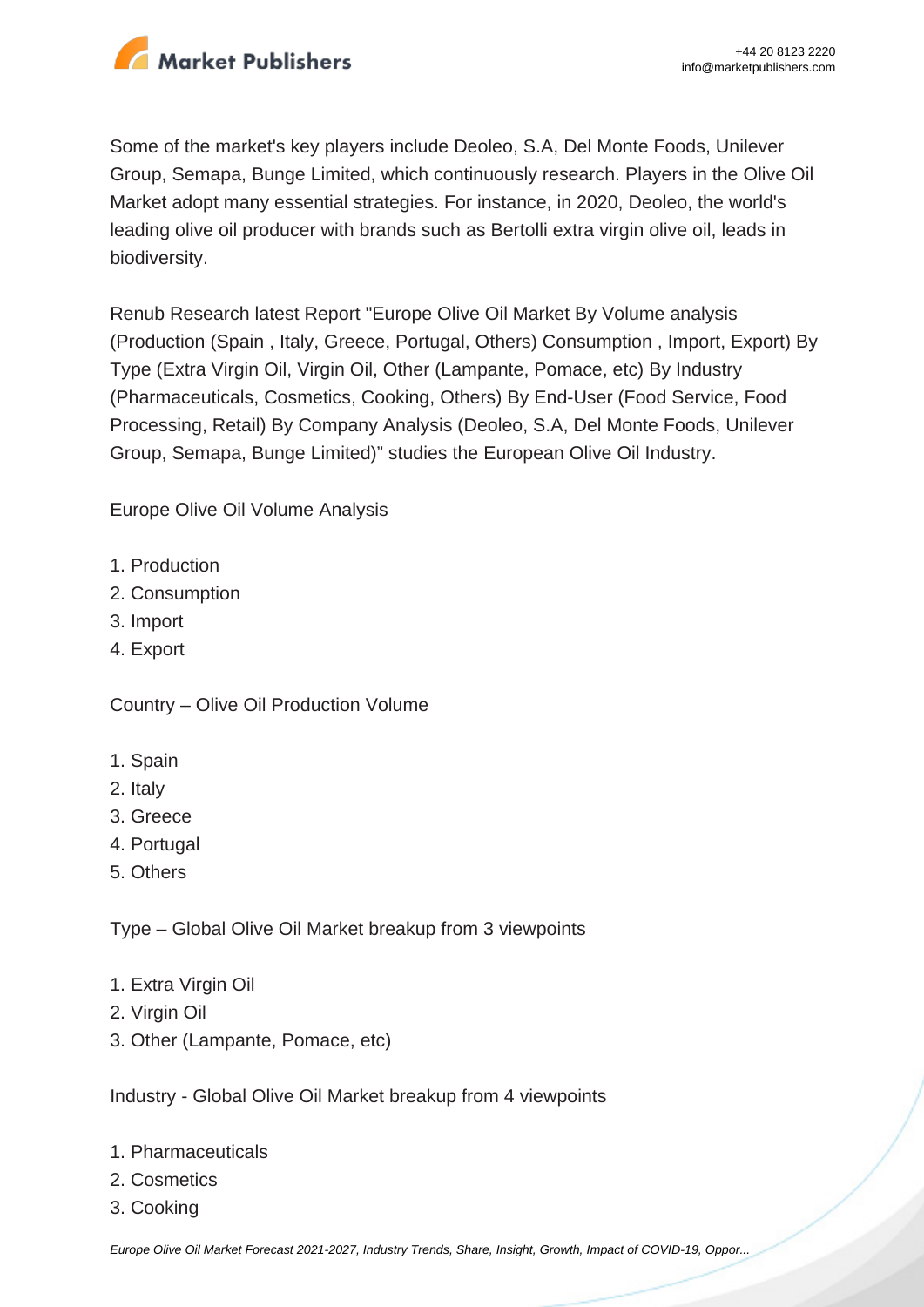

#### 4. Others

End-User - Global Olive Oil Market breakup from 3 viewpoints

- 1. Food Service
- 2. Food Processing
- 3. Retail

All key players have been covered from 3 viewpoints

**Overviews** 

Recent Developments

Revenues

Company Analysis

- 1. Deoleo, S.A,
- 2. Del Monte Foods
- 3. Unilever Group
- 4. Semapa
- 5. Bunge Limited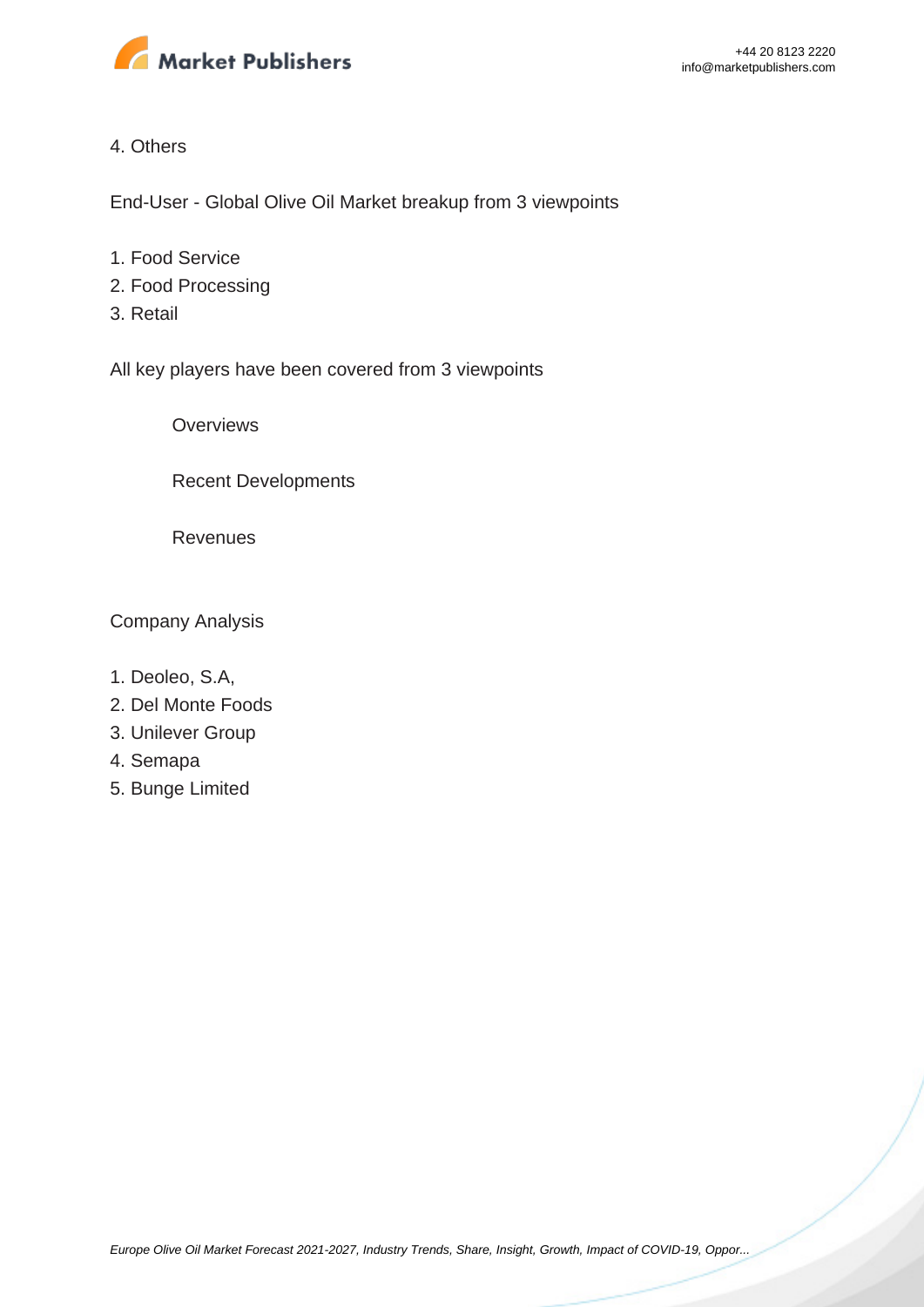

# **Contents**

- **1. INTRODUCTION**
- **2. RESEARCH METHODOLOGY**
- **3. EXECUTIVE SUMMARY**

### **4. MARKET DYNAMICS**

- 4.1 Growth Drivers
- 4.2 Challenges

### **5. EUROPE OLIVE OIL MARKET ANALYSIS**

#### **6. SHARE ANALYSIS – EUROPE OLIVE OIL**

6.1 By Producing Countries 6.2 By Type 6.3 By Industry 6.4 By End-User

### **7. EUROPE OLIVE OIL VOLUME ANALYSIS**

- 7.1 By Production
	- 7.1.1 Spain
	- 7.1.2 Italy
	- 7.1.3 Greece
	- 7.1.4 Portugal
	- 7.1.5 Others
- 7.2 By Consumption
- 7.3 By Import
- 7.4 By Export

#### **8. TYPE - EUROPE OLIVE OIL MARKET**

8.1 Extra Virgin Oil 8.2 Virgin Oil 8.3 Other (Lampante, Pomace, etc)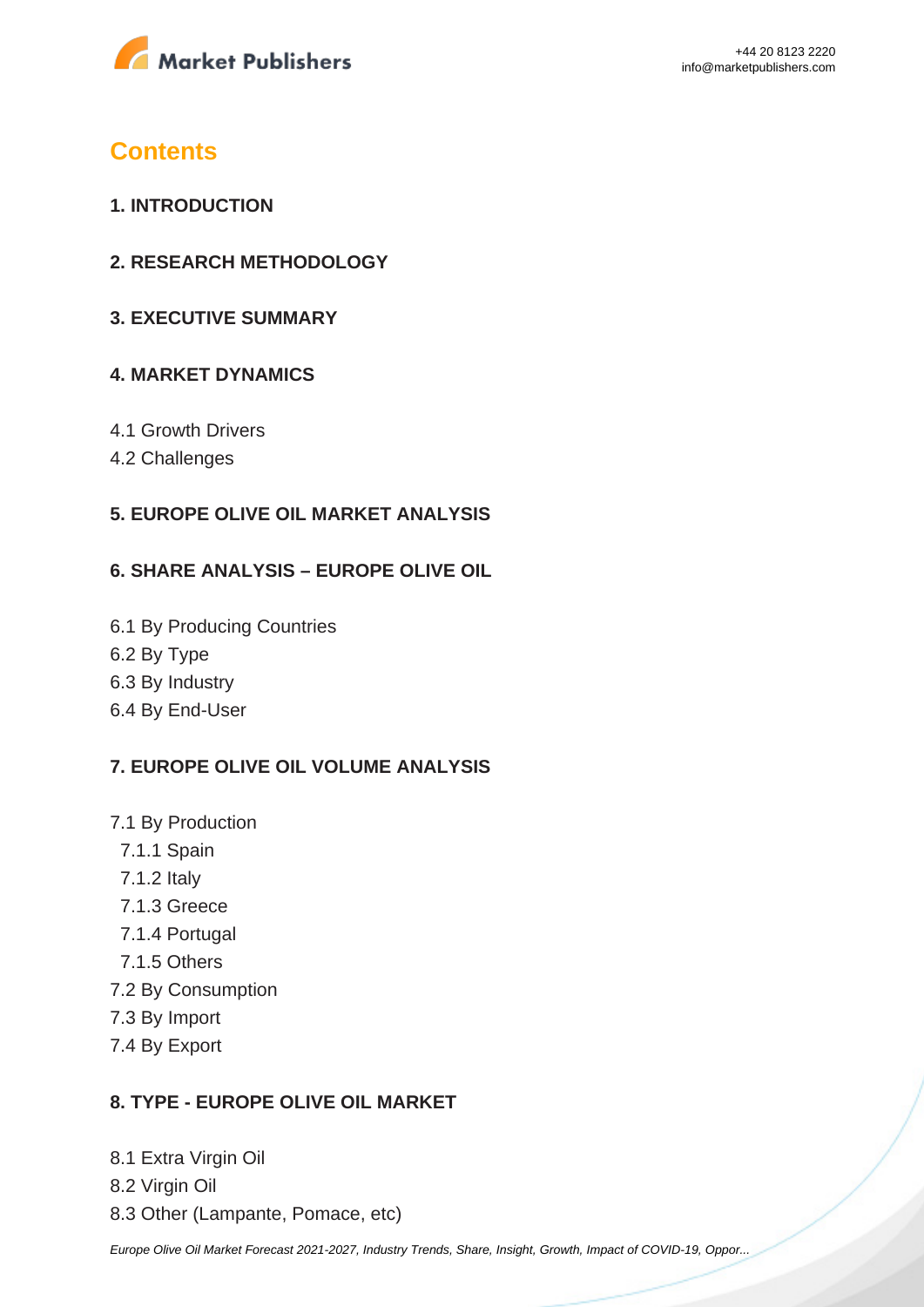

#### **9. INDUSTRY - EUROPE OLIVE OIL MARKET**

9.1 Pharmaceuticals

- 9.2 Cosmetics
- 9.3 Cooking
- 9.4 Other

#### **10. END-USER - EUROPE OLIVE OIL MARKET**

10.1 Food Service 10.2 Food Processing 10.3 Retail

#### **11. COMPANY ANALYSIS**

- 11.1 Deoleo, S.A.
- 11.1.1 Overview
- 11.1.2 Recent Development
- 11.1.3 Financial Insights
- 11.2 Del Monte Foods
	- 11.2.1 Overview
	- 11.2.2 Recent Development
- 11.2.3 Financial Insights
- 11.3 Unilever Group
	- 11.3.1 Overview
	- 11.3.2 Recent Development
- 11.3.3 Financial Insights
- 11.4 Semapa
	- 11.4.1 Overview
	- 11.4.2 Recent Development
- 11.4.3 Financial Insights
- 11.5 Bunge Limited
- 11.5.1 Overview
- 11.5.2 Recent Development
- 11.5.3 Financial Insights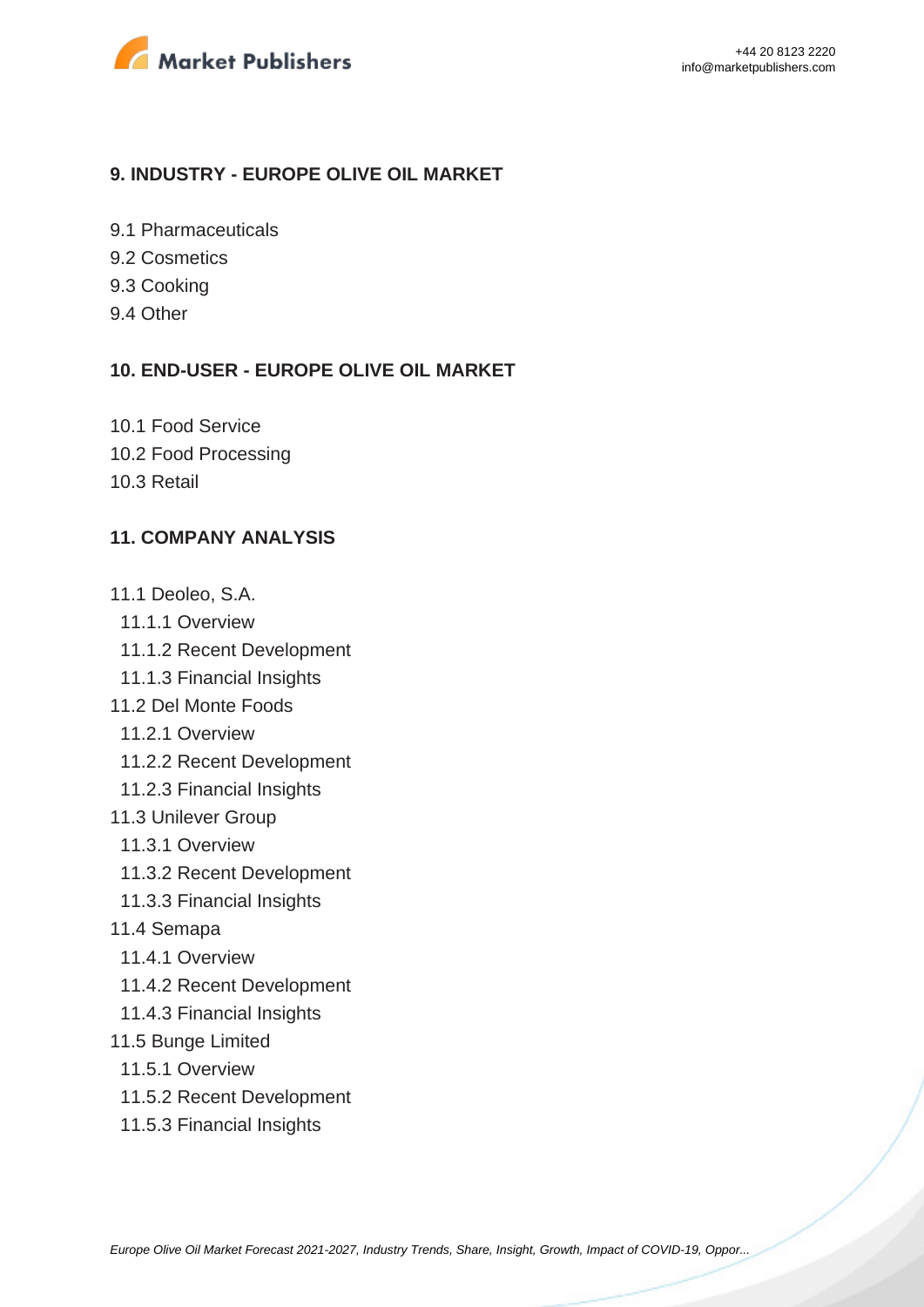

# **List Of Figures**

### **LIST OF FIGURES:**

Figure-01: Europe Olive Oil Market (Billion US\$), 2016 – 2020 Figure-02: Forecast for – Europe Olive Oil Market (Billion US\$), 2021 – 2027 Figure-03: Product – Production Olive Oil Volume (Million Metric Tons), 2016 – 2020 Figure-04: Product – Forecast for Production Olive Oil Volume (Million Metric Tons), 2021 – 2027 Figure-05: Product – Spain Olive Oil Volume (Thousand Metric Tons), 2016 – 2020 Figure-06: Product – Forecast for Spain Olive Oil Volume (Thousand Metric Tons), 2021 – 2027 Figure-07: Product – Italy Olive Oil Volume (Thousand Metric Tons), 2016 – 2020 Figure-08: Product – Forecast for Italy Olive Oil Volume (Thousand Metric Tons), 2021 – 2027 Figure-09: Product – Greece Olive Oil Volume (Thousand Metric Tons), 2016 – 2020 Figure-10: Product – Forecast for Greece Olive Oil Volume (Thousand Metric Tons), 2021 – 2027 Figure-11: Product – Portugal Olive Oil Volume (Thousand Metric Tons), 2016 – 2020 Figure-12: Product – Forecast for Portugal Olive Oil Volume (Thousand Metric Tons), 2021 – 2027 Figure-13: Product – Italy Olive Oil Volume (Thousand Metric Tons), 2016 – 2020 Figure-14: Product – Forecast for Italy Olive Oil Volume (Thousand Metric Tons), 2021 – 2027 Figure-15: Consumption Olive Oil Volume (Thousand Metric Tons), 2016 – 2020 Figure-16: Forecast for Consumption Olive Oil Volume (Thousand Metric Tons), 2021 – 2027 Figure-17: Import Olive Oil Volume (Thousand Metric Tons), 2016 – 2020 Figure-18: Forecast for Import Olive Oil Volume (Thousand Metric Tons), 2021 – 2027 Figure-19: Export Olive Oil Volume (Thousand Metric Tons), 2016 – 2020 Figure-20: Forecast for Export Olive Oil Volume (Thousand Metric Tons), 2021 – 2027 Figure-21: Types – Extra Virgin Oil Market (Billion US\$), 2016 – 2020 Figure-22: Types – Forecast for Extra Virgin Oil Market (Billion US\$), 2021 – 2027 Figure-23: Types – Virgin Oil Market (Billion US\$), 2016 – 2020 Figure-24: Types – Forecast for Virgin Oil Market (Billion US\$), 2021 – 2027 Figure-25: Types – Other (Lampante, Pomace, etc) Market (Billion US\$), 2016 – 2020 Figure-26: Types – Forecast for Other (Lampante, Pomace, etc) Market (Billion US\$), 2021 – 2027 Figure-27: Industry – Pharmaceuticals Market (Billion US\$), 2016 – 2020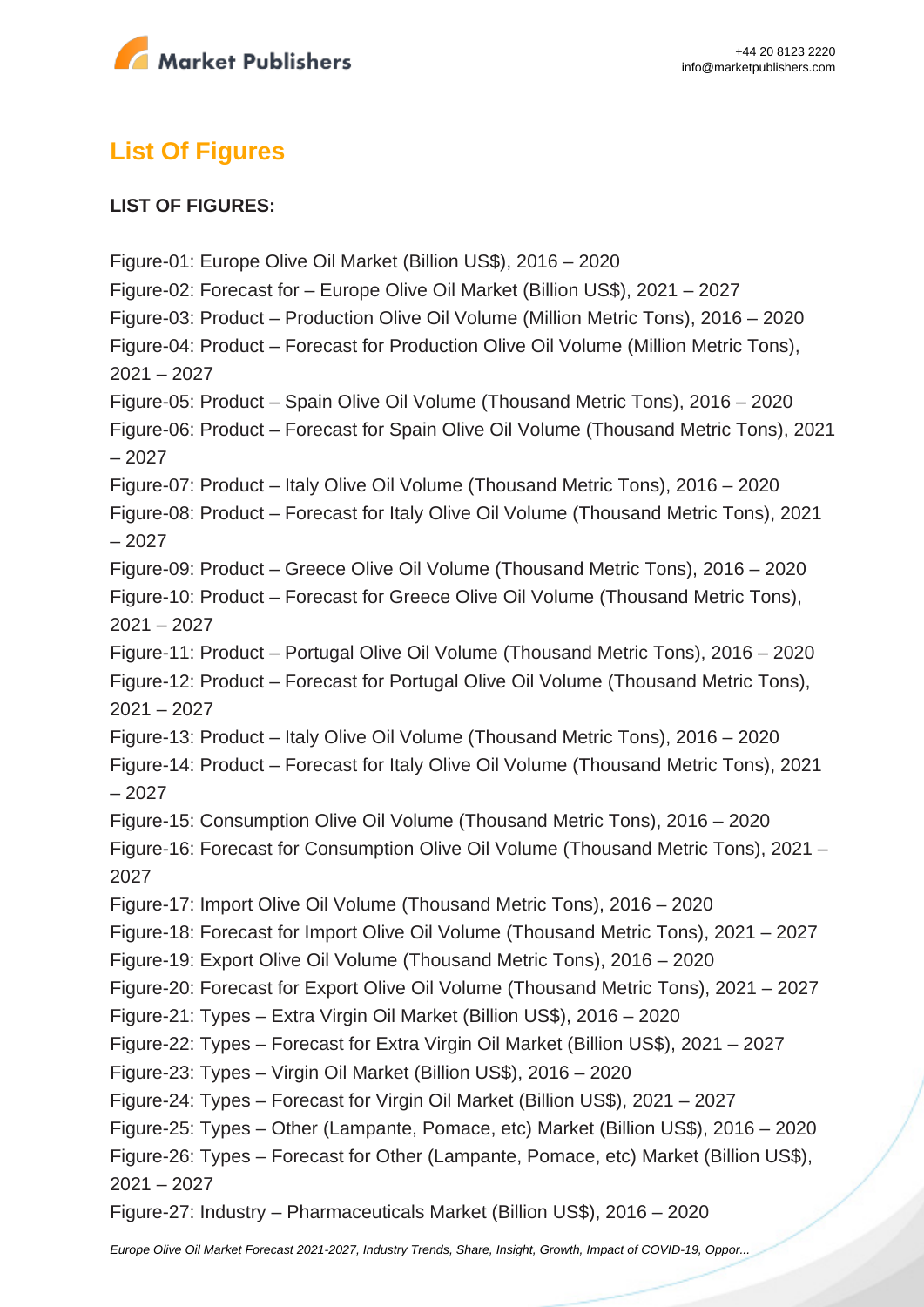

Figure-28: Industry – Forecast for Pharmaceuticals Market (Billion US\$), 2021 – 2027 Figure-29: Industry – Cosmetics Market (Billion US\$), 2016 – 2020 Figure-30: Industry – Forecast for Cosmetics Market (Billion US\$), 2021 – 2027 Figure-31: Industry – Cooking Market (Billion US\$), 2016 – 2020 Figure-32: Industry – Forecast for Cooking Market (Billion US\$), 2021 – 2027 Figure-33: Industry – Others Market (Billion US\$), 2016 – 2020 Figure-34: Industry – Forecast for Others Market (Billion US\$), 2021 – 2027 Figure-35: End-User – Food Service Market (Billion US\$), 2016 – 2020 Figure-36: End-User – Forecast for Food Service Market (Billion US\$), 2021 – 2027 Figure-37: End-User – Food Processing Market (Billion US\$), 2016 – 2020 Figure-38: End-User – Forecast for Food Processing Market (Billion US\$), 2021 – 2027 Figure-39: End-User – Retail Market (Billion US\$), 2016 – 2020 Figure-40: End-User – Forecast for Retail Market (Billion US\$), 2021 – 2027 Figure-41: Deoleo, S.A. – Global Revenue (Thousand US\$), 2016 – 2020 Figure-42: Deoleo, S.A. – Forecast for Global Revenue (Thousand US\$), 2021 – 2027 Figure-43: Del Monte Foods – Global Revenue (Billion US\$), 2016 – 2020 Figure-44: Del Monte Foods – Forecast for Global Revenue (Billion US\$), 2021 – 2027 Figure-45: Unilever Group – Global Revenue (Billion US\$), 2016 – 2020 Figure-46: Unilever Group – Forecast for Global Revenue (Billion US\$), 2021 – 2027 Figure-47: Semapa – Global Revenue (Billion US\$), 2016 – 2020 Figure-48: Semapa – Forecast for Global Revenue (Billion US\$), 2021 – 2027 Figure-49: Bunge Limited – Global Revenue (Billion US\$), 2016 – 2020 Figure-50: Bunge Limited – Forecast for Global Revenue (Billion US\$), 2021 – 2027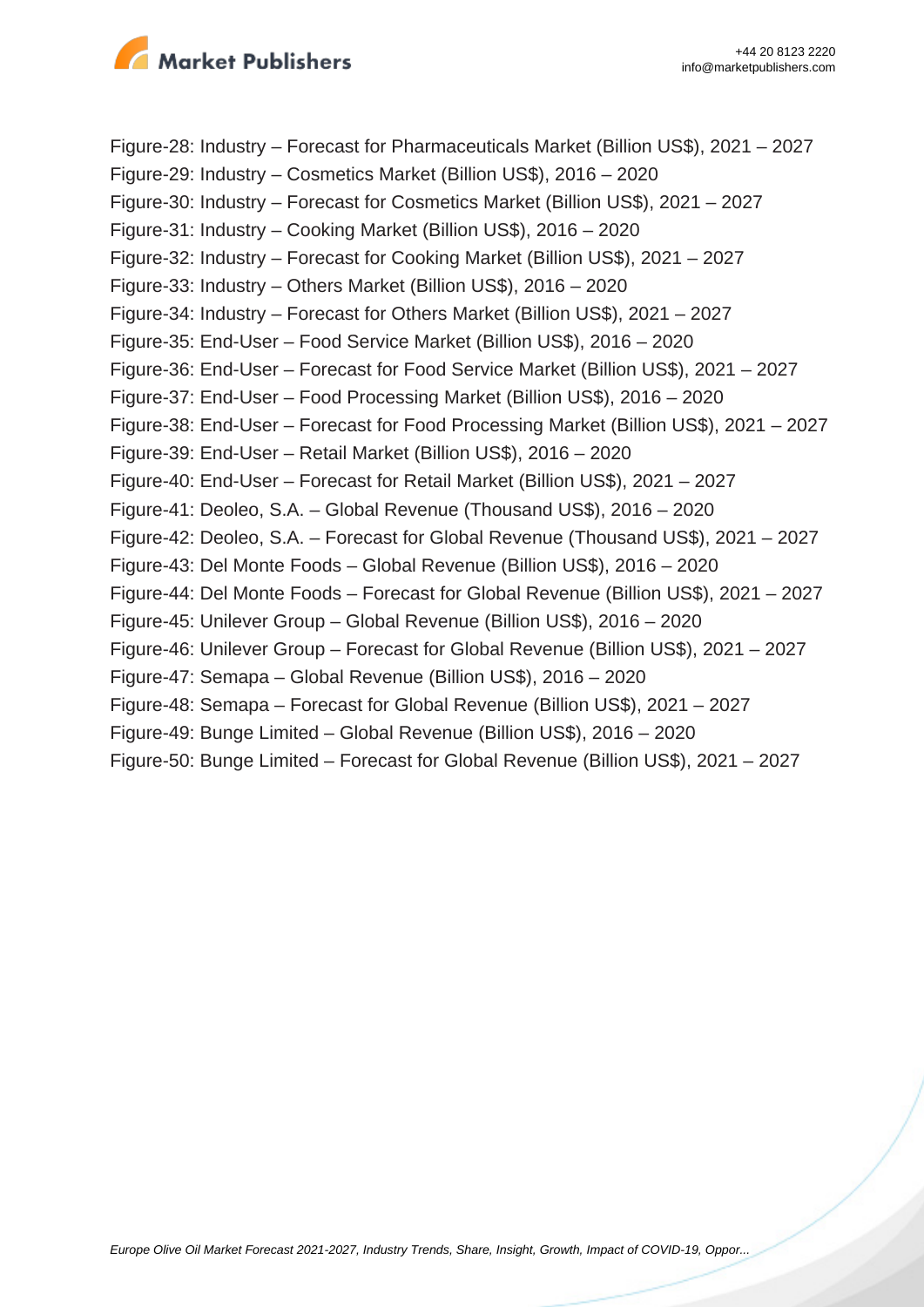

# **List Of Tables**

### **LIST OF TABLES:**

Table-01: Global – Europe Olive Oil Market Share by Producing Countries (Percent),  $2016 - 2020$ Table-02: Global – Forecast for Europe Olive Oil Market Share by Producing Countries (Percent), 2021 – 2027 Table-03: Global – Europe Olive Oil Market Share by Type (Percent), 2016 – 2020 Table-04: Global – Forecast for Europe Olive Oil Market Share by Type (Percent), 2021 – 2027 Table-05: Global – Europe Olive Oil Market Share by Industry (Percent), 2016 – 2020 Table-06: Global – Forecast for Europe Olive Oil Market Share by Industry (Percent), 2021 – 2027 Table-07: Global – Europe Olive Oil Market Share by End-User (Percent), 2016 – 2020 Table-08: Global – Forecast for Europe Olive Oil Market Share by End-User (Percent), 2021 – 2027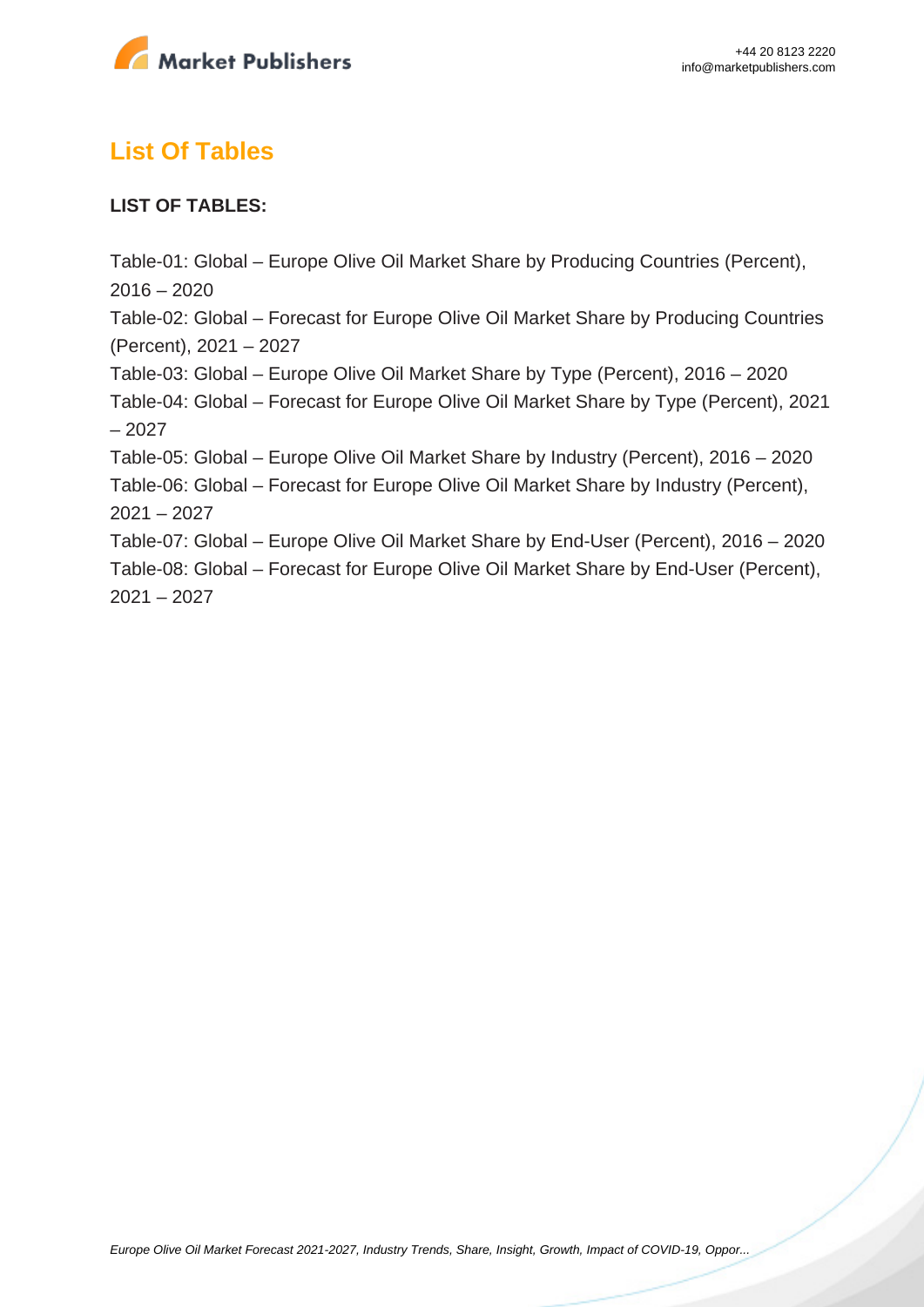

### I would like to order

Product name: Europe Olive Oil Market Forecast 2021-2027, Industry Trends, Share, Insight, Growth, Impact of COVID-19, Opportunity Company Analysis Product link: [https://marketpublishers.com/r/E15EC92CBC7FEN.html](https://marketpublishers.com/report/other_food_products/europe-olive-oil-market-forecast-2021-2027-industry-trends-share-insight-growth-impact-of-covid-19-opportunity-company-analysis.html) Price: US\$ 2,990.00 (Single User License / Electronic Delivery) If you want to order Corporate License or Hard Copy, please, contact our Customer Service: [info@marketpublishers.com](mailto:info@marketpublishers.com)

## Payment

To pay by Credit Card (Visa, MasterCard, American Express, PayPal), please, click button on product page [https://marketpublishers.com/r/E15EC92CBC7FEN.html](https://marketpublishers.com/report/other_food_products/europe-olive-oil-market-forecast-2021-2027-industry-trends-share-insight-growth-impact-of-covid-19-opportunity-company-analysis.html)

To pay by Wire Transfer, please, fill in your contact details in the form below:

First name: Last name: Email: Company: Address: City: Zip code: Country: Tel: Fax: Your message:

\*\*All fields are required

Custumer signature

Please, note that by ordering from marketpublishers.com you are agreeing to our Terms & Conditions at<https://marketpublishers.com/docs/terms.html>

To place an order via fax simply print this form, fill in the information below and fax the completed form to +44 20 7900 3970